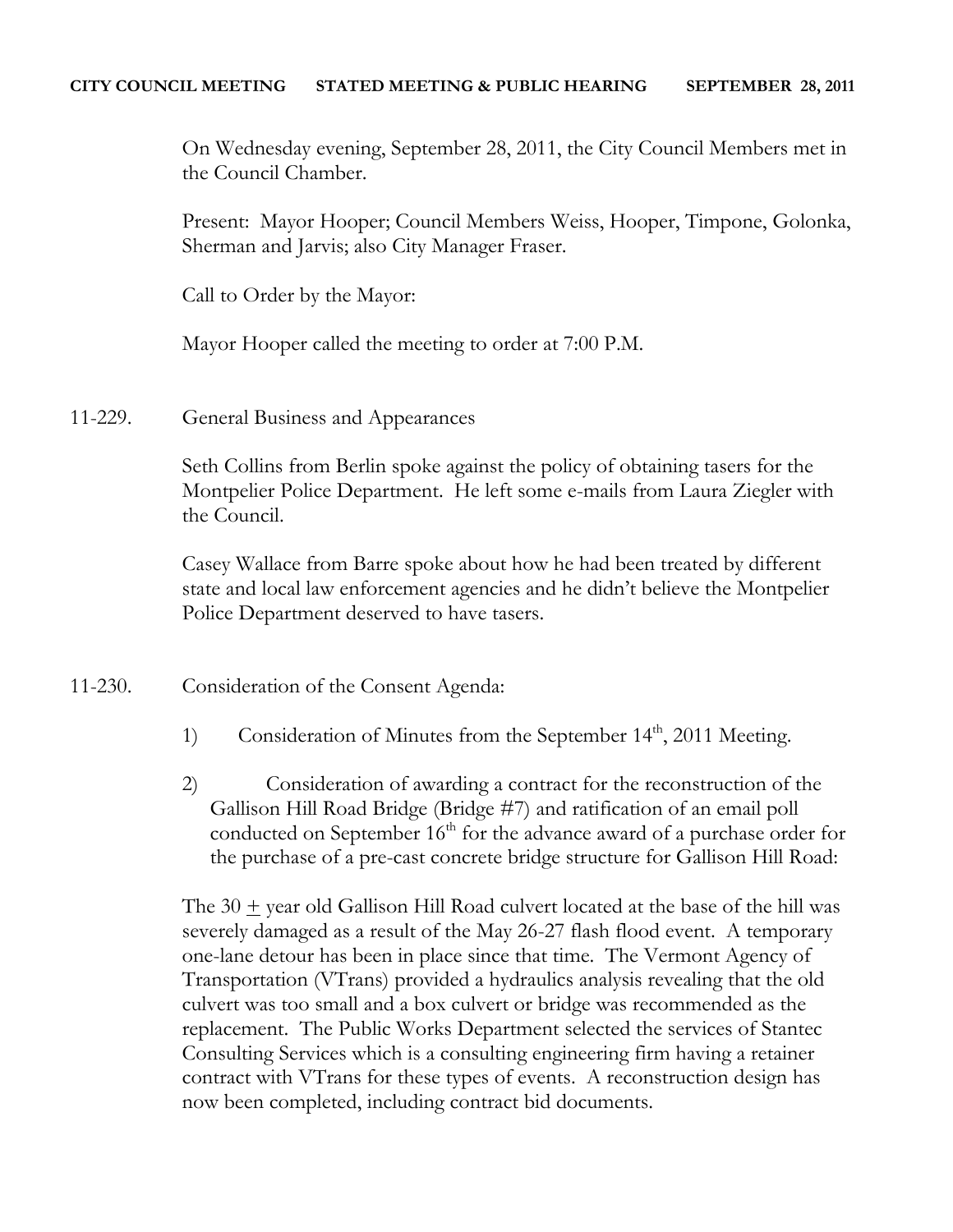To expedite the project, considering the lateness of the construction season, a pre-cast bridge structure was designed and the pre-cast vendor was selected through a competitive proposal process for immediate order. The recommendation to purchase the pre-cast bridge was presented for City Council approval by email poll and approved by a majority of Council members. This order has now been submitted to Concrete Systems, Inc. with delivery expected during the second week of November.

The contract for the reconstruction of the damaged roadway, installation of the new bridge and related work was publicly advertised for competitive bids. Bids are scheduled to be received and opened on Friday, September 23rd. A tabulation of bids received and the recommendation from the Public Works Department and the consultant will be presented at the City Council meeting following completion of a bid analysis.

Funding for this project, including construction of the temporary detour and engineering services, is anticipated to be primarily from the Federal Highway Administration (FHWA) through the Federal Disaster Relief Fund because Gallison Hill Road is classified as a Federal Aid connector highway. The total project cost estimate is approximately \$475,179. Federal Disaster Relief participation is anticipated to be 100% for all expenses except the permanent roadway surface which is funded at a ratio of 80% Federal - 20% City. Therefore, the preliminary local share is estimated to be in the range of \$15,000 - \$20,000. The cost estimate was submitted to FHWA via a VTrans representative.

Recommendation: Ratification of the City Council approval to purchase the precast bridge structure from Concrete Systems, Inc. in the amount of \$73,608.00. Award of the construction contract to the VTrans pre-qualified bidder submitting the lowest unit price bid, as recommended by the City's engineering consultant and the Director of Public Works, which will be presented at meeting time. Designation of the City Manager as the duly authorized agent to execute the contract documents and change orders if applicable.

3) Consideration of awarding a contract for the reconstruction of concrete sidewalks on State Street in designated locations and construction of accessible parking spaces on Main Street at the corner of School Street.

The Public Works Department identified several sidewalk locations on State Street between Main Street & Elm Street which are in very poor condition and require replacement. Additionally, accessible on-street parking spaces for the disabled were designed by Public Works staff and recently approved by the City Council. This work was combined in a single construction contract which was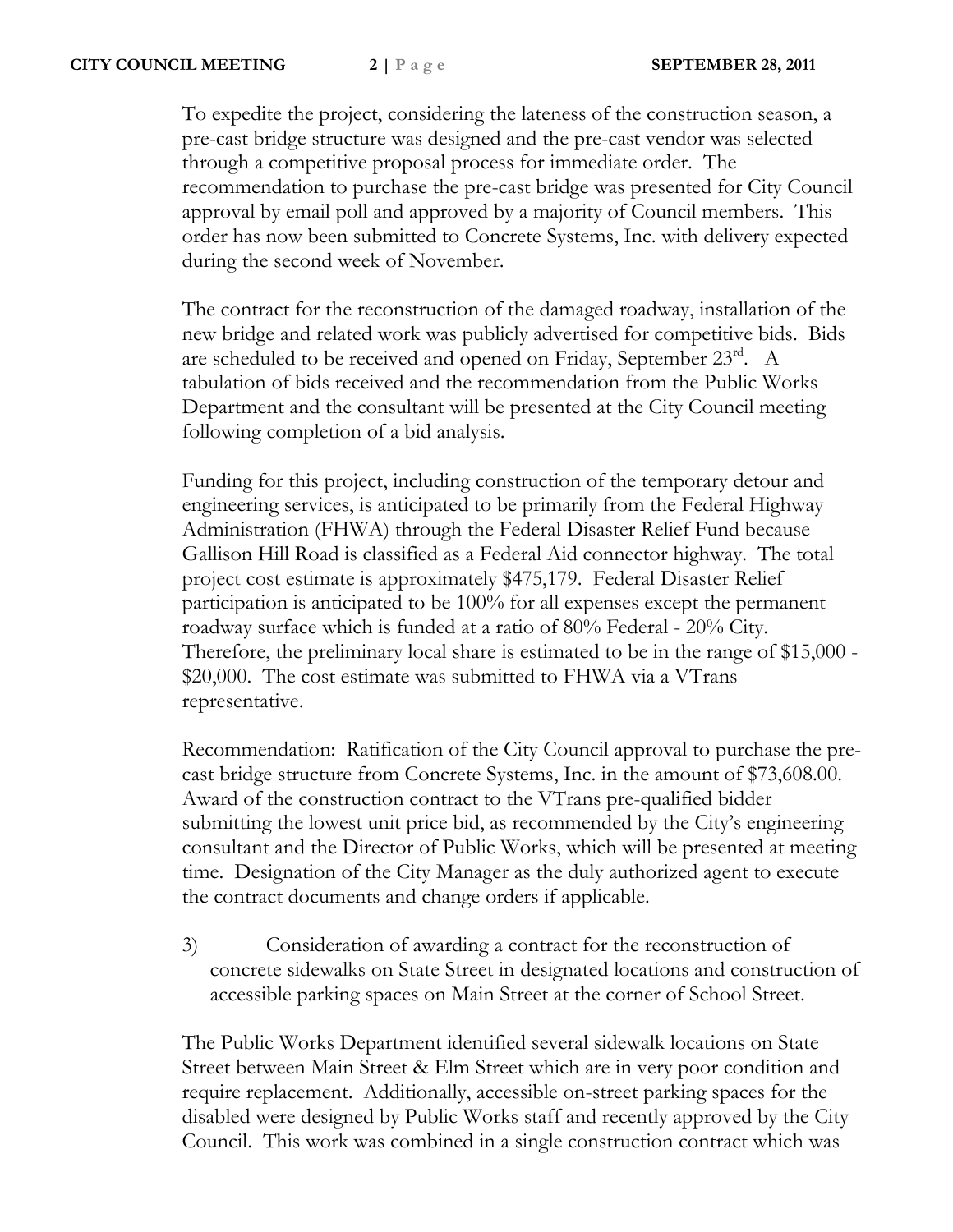advertised for competitive unit price bids. Bids are scheduled to be received and opened on Friday, September  $23<sup>rd</sup>$ . A tabulation of bids received and the award recommendation from the Public Works Department will be presented at the City Council meeting following completion of a bid analysis and provided the cost is considered reasonable and within the available budget.

Funding for this project is provided by the Public Works Operating Budget (concrete sidewalk reconstruction) and the FY12 Capital Improvement Program, ADA line item in the amount of \$10,000 for the accessible parking.

Recommendation: **NO BIDS RECEIVED**

4) Consideration of the becoming the Liquor Control Commission for the purpose of acting on the following:

Ratification of the issuance of a Catering Permit to Vermont Hospitality Management, Inc.,  $d/b/a$  New England Culinary Institute, for a Reception and Dinner to be held on Sunday, September  $25<sup>th</sup>$ , from 5:30 to 8:30 P.M. at the National Life Guest House.

Additional Catering Permits

Catering Permit Application from Valley Bowl, Inc., for a Reception and Dinner to be held on Saturday, October 1<sup>st</sup>, from 4:00 to 10:00 P.M. at the Vermont College of Fine Arts' Library and Chapel.

Catering Permit to Vermont Hospitality Management, Inc., d/b/a New England Culinary Institute, for October 7, 2011 from 5:30 to 9:30 P.M. at the Vermont College of Fine Arts.

Catering Permit to Vermont Hospitality Management, Inc., d/b/a New England Culinary Institute, for a reception and dinner at the National Life Guest House on October 9, 2011 from 5:30 to 9:00 P.M.

5) Payroll and Bills

 General Fund Warrant dated September 21, 2011, in the amount of \$1,218.40, \$625,524.51 and \$1,373,856.27.

Payroll Warrant dated September 29, 2011, in the amount of \$116,533.42 and \$24,371.37.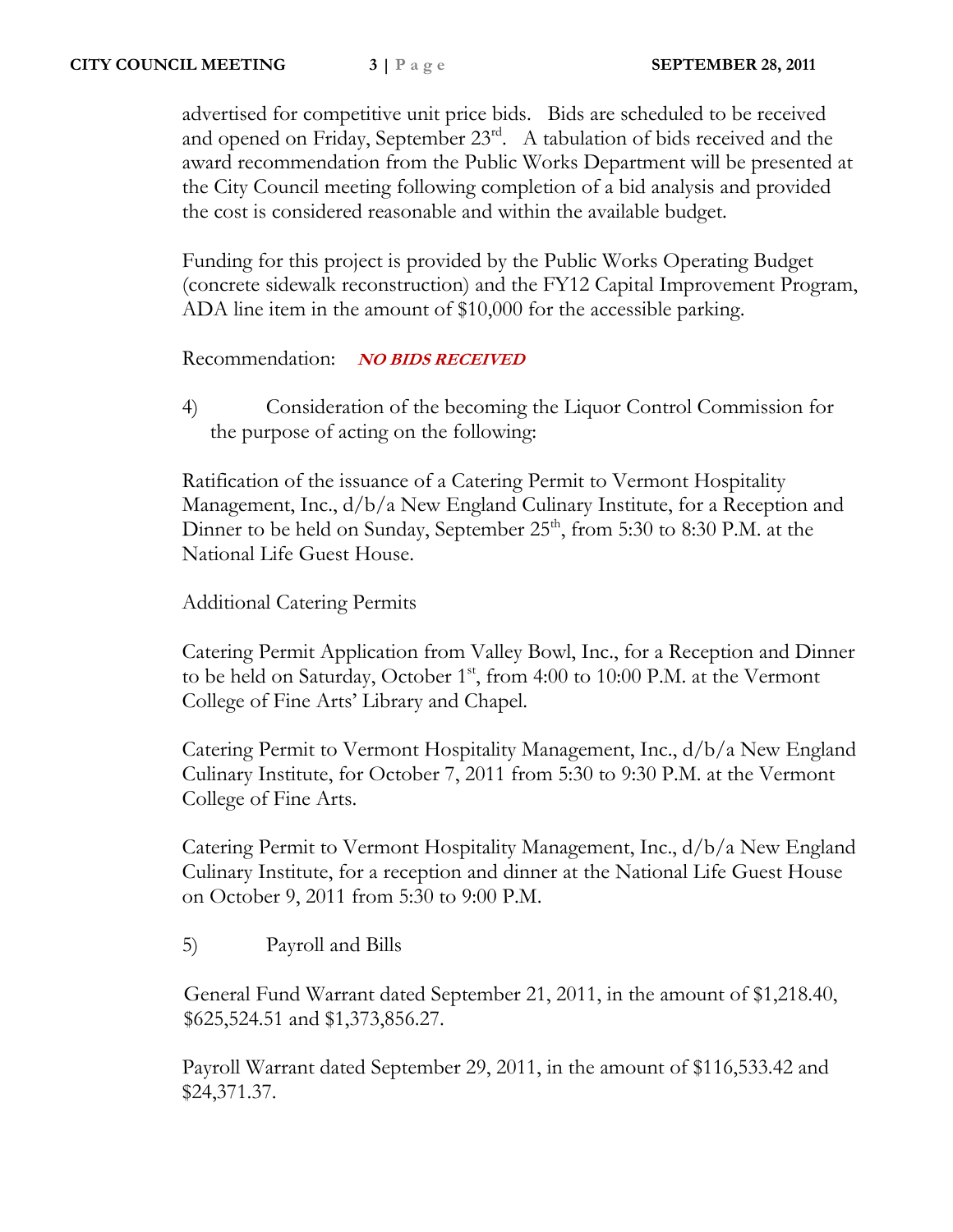The item awarding a contract for the reconstruction of concrete sidewalks was removed from the consent agenda as no bids were received.

Motion was made by Council Member Hooper, seconded by Council Member Sherman to approve the consent agenda with the additional catering permit requests. The vote was 6-0, motion carried unanimously.

11-231. Appointments to Planning Commission.

At their February 20<sup>th</sup>, 2008 meeting, the Montpelier City Council voted to approve the Planning Commission's recommendation to allow two ex-officio youth members (15-18) to the Planning Commission for renewable one-year terms.

Staff advertised and received the attached two letters of interest: one from Emily Campbell; the other from Reed Bingham.

Recommendation: Appoint Emily and Reed as ex-officio youth members to Montpelier's Planning Commission; both are one-year terms.

Emily Campbell and Reed Bingham were present and spoke of their interest in serving as youth members on the Planning Commission.

Motion was made by Council Member Jarvis, seconded by Council Member Timpone to appoint Emily Campbell and Reed Bingham as youth members on the Planning Commission for a one year term. The vote was 6-0, motion carried unanimously.

It was pointed out that these were not an ex-officio position, but a non-voting position.

11-232. Second Public Hearing to consider an Application for Tax Stabilization from Connor Brothers Stonecutters, LLC, for their property at 575Stone Cutters Way.

> Council conducted the First Public Hearing on September 14<sup>th</sup>. The Connors are requesting that the City Council enter into a Tax Stabilization Contract with them to discount the subject property's value on the Montpelier Grand List by one-half  $(1/2)$  for a term of ten  $(10)$  years.

This application is being made after the issuance of their Zoning Permit (and associated permits) from the Development Review Board, and prior to the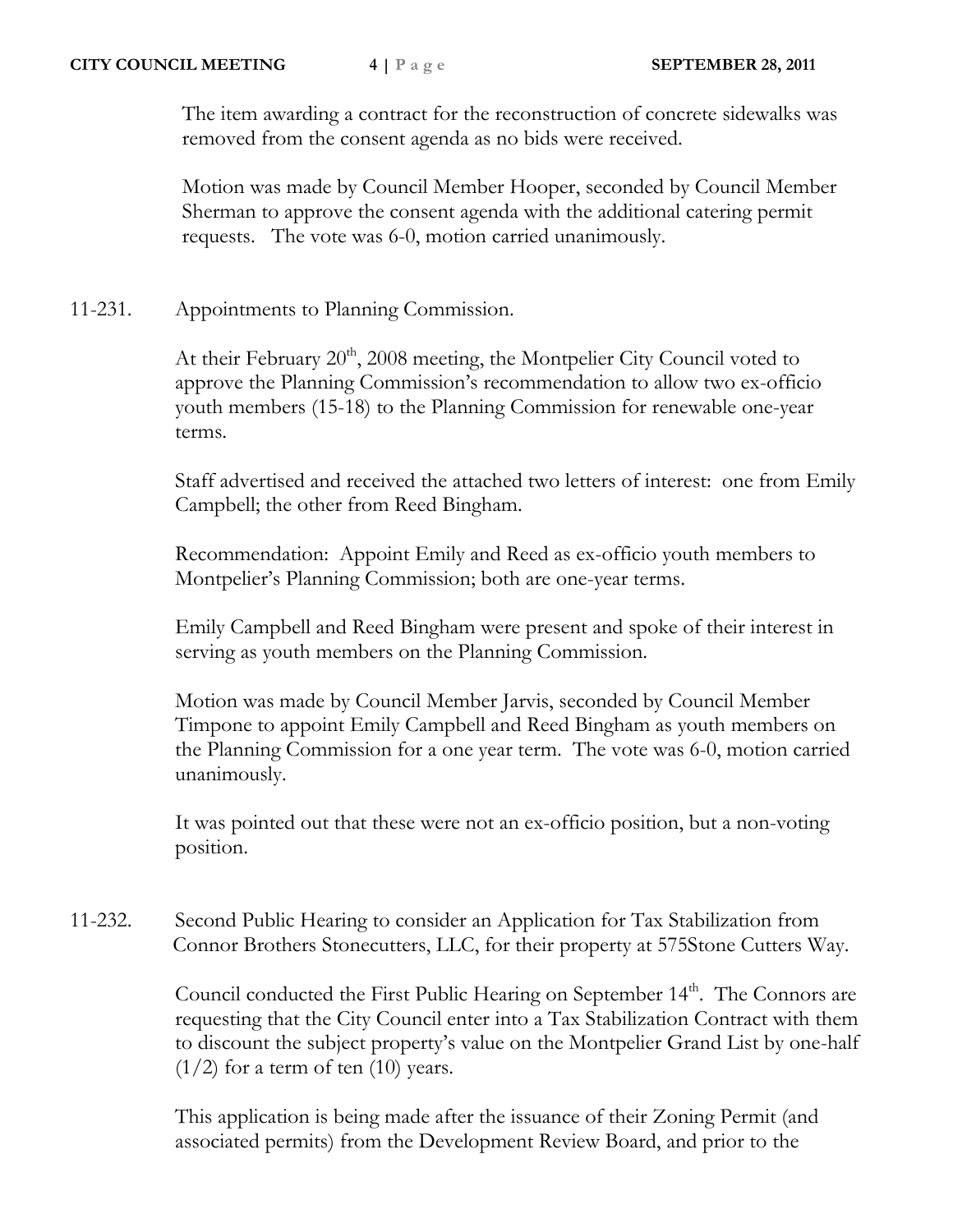issuance of their Building Permit.

The applicants understand that the City Council must make specific findings of fact that the subject project meets the required eligibility criteria of the Tax Stabilization Policy; the City Manager has provided a memorandum to the City Council with the Recommended Findings and Decision.

Recommendation: Conduct the second Public Hearing to consider the Tax Stabilization Application from Connor Brothers Stonecutters, LLC.; approve Tax Stabilization based on City Manager's recommendation.

Mayor Hooper opened the Public Hearing 7:11 P.M. City Manager Fraser had provided the Council with an analysis, recommendation on findings and a decision for their consideration.

Mayor Hooper closed the Public Hearing at 7:12 P.M.

City Manager Fraser stated he shared the draft with Mr. Connor and it was acceptable with him.

Council Member Weiss said it states that the project can demonstrate to the satisfaction of the City Council for tax stabilization and would not choose to locate or expand in Montpelier. The finding says that it is a very difficult standard to establish. The applicant stated this is the case and there is no contrary evidence. The applicant previously has sold five parking spaces to the city for a waiver of the parking fee. The building plans appear to be complete and they have representations of the building as well as the internal structure. The applicant has provided easements for the riverfront walkways. The applicant has agreed to allow the city snow removal equipment to enter and exit the property. The applicant agrees to create sidewalk and landscaping improvements to the bike path, Stone Cutters Way, and Turntable Park. The applicant has removed the Salt Shed and the applicant has already started some construction. He thinks the finding excluded some important factors. The applicant can demonstrate to the satisfaction of the City Council in terms of the net of tax stabilization and for all foreseeable tax impacts it will provide a property tax benefit to the city. The finding is depending upon the level of tax stabilization awarded the project will generate \$3,600 to \$5,000 in new renewable annual municipal tax revenue over the life of the contract and \$7,500 per year thereafter. The applicant has already received \$50,000 as a parking fee waiver and using the finding figures and the \$50,000 it will take about 13 years before the city will see any positive property tax benefit. The waiver that is being requested came out to much more than 3 percent of the building valued at over a million dollars. If there were no waiver of the additional money that the applicant would pay it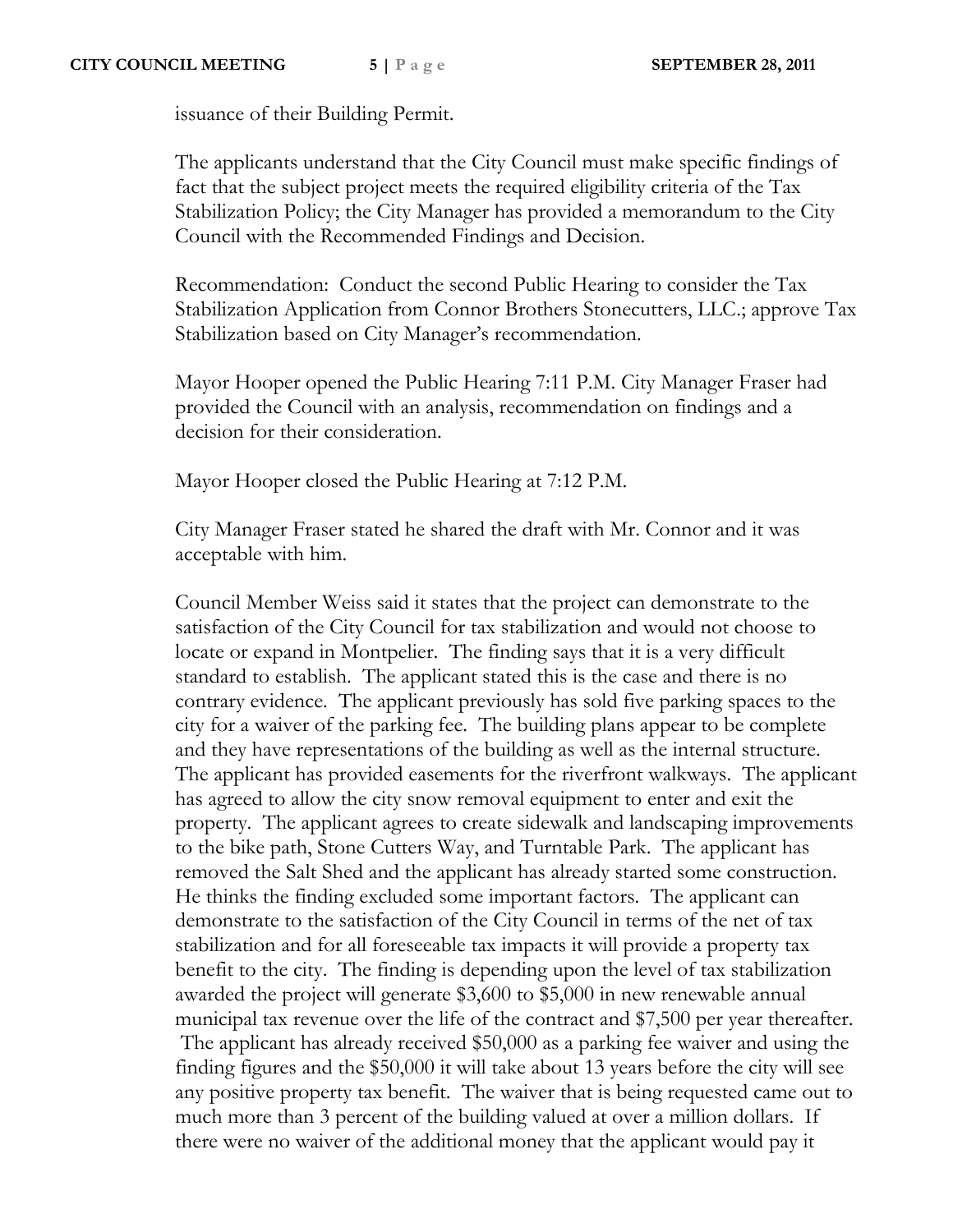probably would be a business expense and subject to federal and state tax benefits. He believes through the parking fee waiver and the city acquiring 10 parking spaces and the permitting of snow removal equipment on the property the city is going to provide he doesn't believe the findings have taken into account all of the information. He does not find the findings valid.

City Manager Fraser replied the purpose for that being in the policy is the project is one where there is no extraordinary generation of city services being generated. With regard to the parking fee it isn't a property tax. The parking fee program actually requires people to provide parking spaces or buy their way out. His findings were based on the fact there were two public hearings and no one raised any issues or testimony.

Council Member Golonka moved acceptance of the City Manager's recommendations with Council Member Sherman seconding the motion.

Council Member Weiss requested an understanding of the motion and what is being approved.

Council Member Golonka said the motion is to approve the Manager's recommended actions on the last page of the memo dated September 23, 2011 in regards to the Connor Tax Stabilization Application and accepting the findings.

 Mayor Hooper called for a vote on the motion. The vote was 5-1, with Council Member Weiss voting against the motion.

11-235. "Infrastructure Capital Projects: Committee Report.

This committee was formed for the same reason as mentioned in the previous agenda item. Its membership included Mayor Hooper; City Council Members Angela Timpone and Andy Hooper; Jesse Moorman, Planning Commission Chair; Finance Director Sandy Gallup; and Public Works Director Todd Law.

The charge for this group was to *"conduct an infrastructure needs assessment; begin development of water and infrastructure options; and adopt a funding plan for paving/upgrading streets and sidewalks"*.

Recommendation: Receive update; discussion; possible direction to the committee and/or staff.

Mayor Hooper said the Council received a memo from the committee members.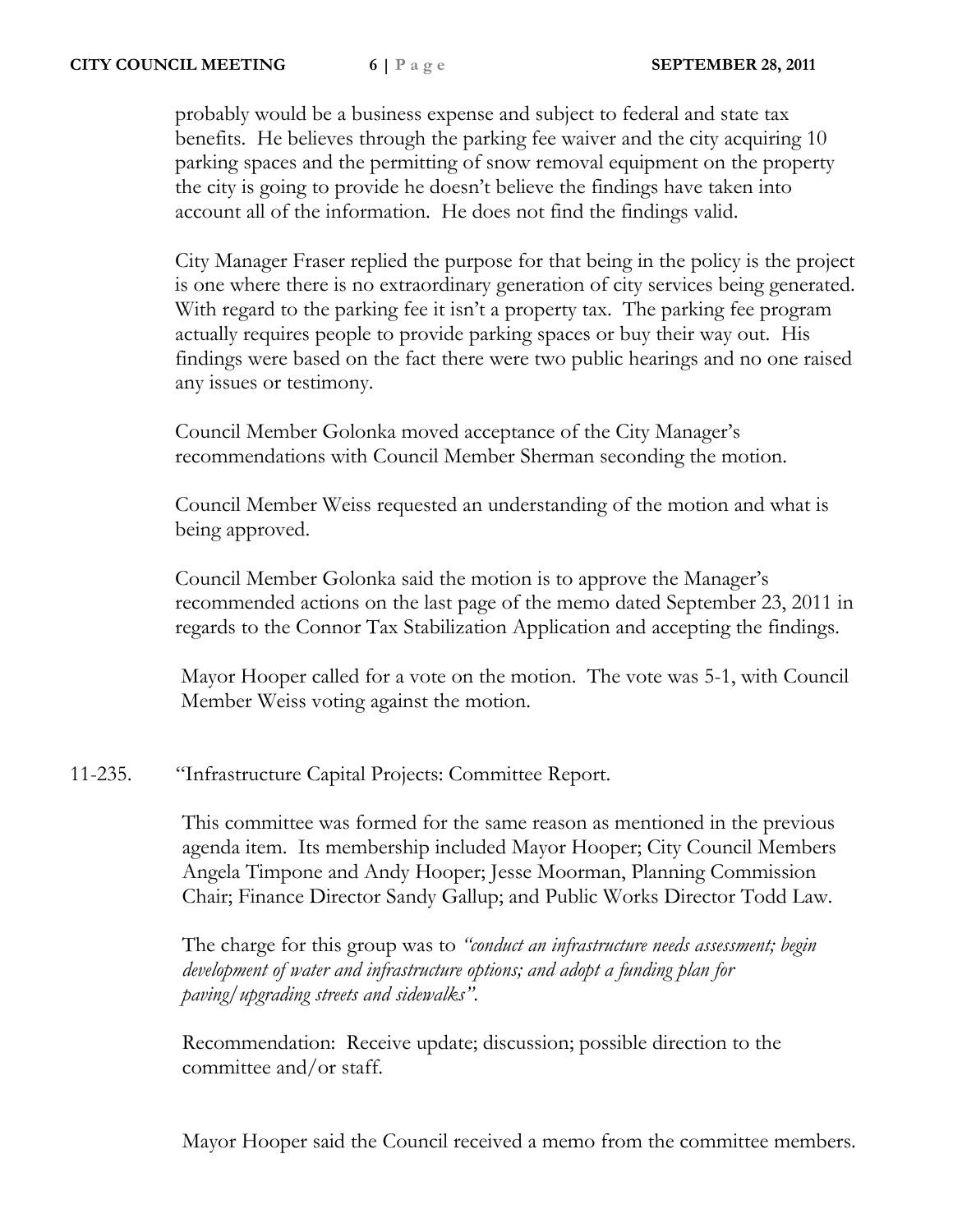The memo laid out the information they gathered, what their thought process was and what they were recommending to the Council. This was a recommendation in policy guidance about how we should think about funding these costs. In the next three years in order to significantly rehabilitate our streets we need to replace twelve percent of the street infrastructure annually for three years to get it back to a proper place.

Council Member Timpone added there was significant discussion about the city's infrastructure needs and how we fund it. We need to get out infrastructure back in order.

Council Member Hooper said every budget cycle he expected they were dramatically underfunding our fleet, buildings, roads and water lines, and this was a good affirmation of that fear.

Mayor Hooper said another thing that became abundantly clear as they talked about the maintenance of our infrastructure was also tied to the annual spending plan and in an effort to manage expenditures and the impact on our tax rates that we had also been squeaking down too hard on what our annual maintenance was. By not doing the maintenance we are seeing a premature degradation of our road infrastructure. We need to support and get together a storm water management plan. The Public Works Department is working away at that in its capacity and we need to do a needs assessment. It is going to have deep implications to the budget. Parking was not part of the charge but in fact parking issues come up within the capital budget. We have to really figure out a plan for this because expenditures are being made not looking forward to see how we should manage the parking. It really is not appropriate for the Police Chief to be the sole person responsible for thinking about the parking.

They didn't solve any problems but tried to shed some light on what would give us a way to think about our infrastructure.

Council Member Golonka said they brought up the issue about the "pay as you go" mentality versus some type of longer term capital plan as an alternative. Did the committee look at something like that? Looking at the policy, are we setting ourselves up to fail every year because you are talking about millions and millions of dollars in annual expenses if we are planning on rehabilitating twelve percent of all streets and provide funding for the deterioration of all streets, incorporate sidewalks, crosswalks and all the other little projects he thinks they are setting themselves up for failure. He is concerned about that.

Mayor Hooper said to hit the twelve percent we should be spending \$450,000 in the next three years.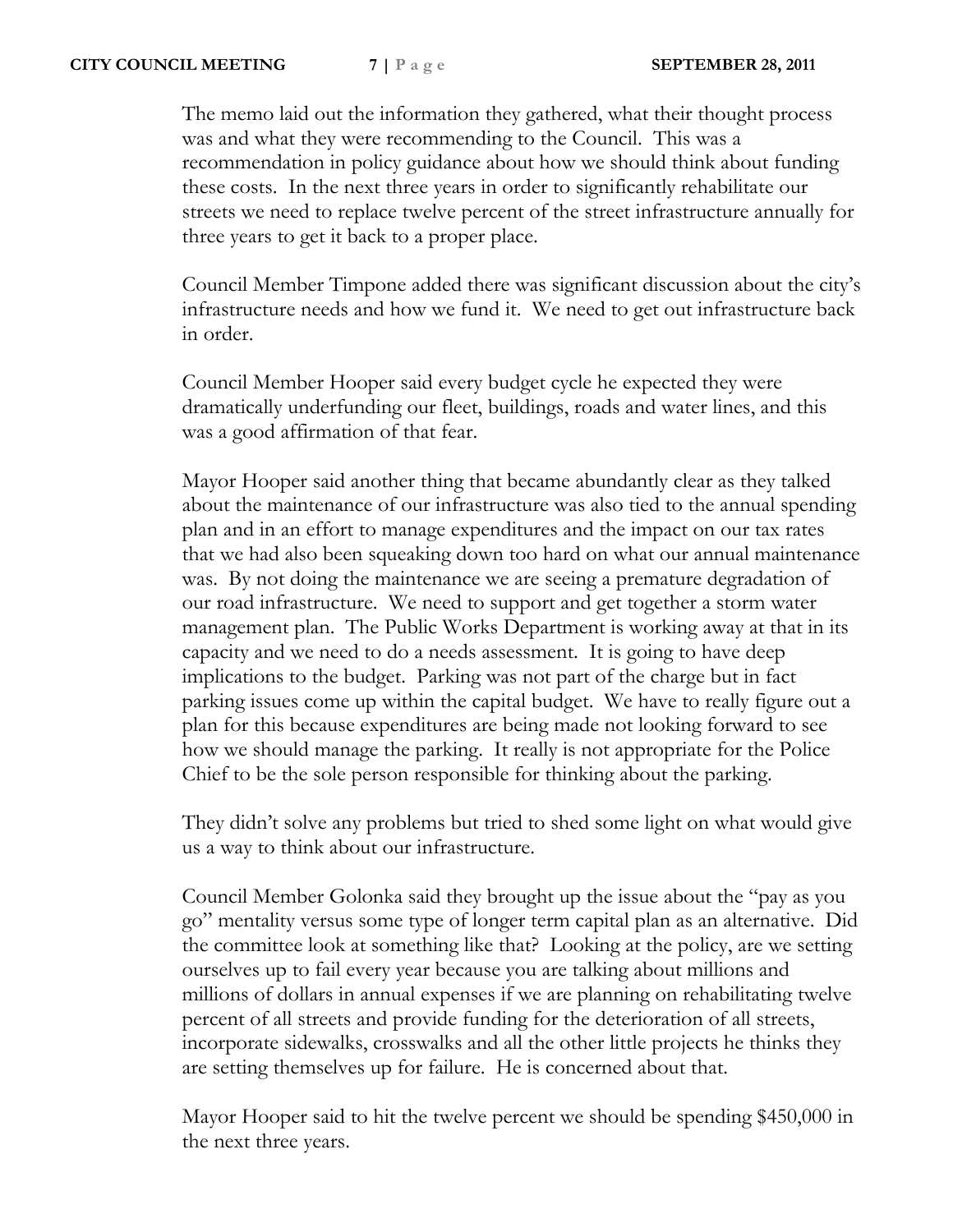Council Member Timpone said the committee talked about different funding options.

City Manager Fraser said they are seeing \$9 million over 10 years in the general fund, which is approximately a million a year. That is only the capital budget.

Council Member Weiss said he added all of the numbers divided by the 10 years they could bond for everything listed and it would only be a tax increase of about 30 cents. In that respect it doesn't scare him.

Mayor Hooper said just as the Debt Committee was trying to give some guidelines for thinking about managing that side of the budget the Infrastructure Committee is trying to give guidelines for how to manage the other side of the budget. This isn't asking you to adopt a budget. It is just saying if we are serious about maintaining our infrastructure we need guidance.

City Manager Fraser said at the next meeting they will have some sense of some numbers and options. Do you want to bond? Do you have a tolerance for putting a certain amount of money on a ballot item?

Mayor Hooper asked if the preference of the Council was to table this. Her only concern is that Council Member Sherman won't be present at their next meeting.

Motion was made by Council Member Hooper, seconded by Council Member Timpone to table this agenda item. The vote was 6-0, motion carried unanimously.

## 11-233. Continued review of MATRIX recommendations.

As a result of the Final "Management Assessment" Report from the MATRIX Consulting Group, various departments began implementing, or at least working on, the recommendations outlined in this report.

The City Council began receiving reports/updates from department heads at their August  $10<sup>th</sup>$  meeting.

To date, Council has heard from the Fire Chief, Police Chief, Assessor, Assistant City Manager/Tax Collector, Finance Director, City Manager, Clerk-Treasurer, and Cemetery Superintendent. This evening they will hear from the Planning Director.

Recommendation: Receive report; discussion.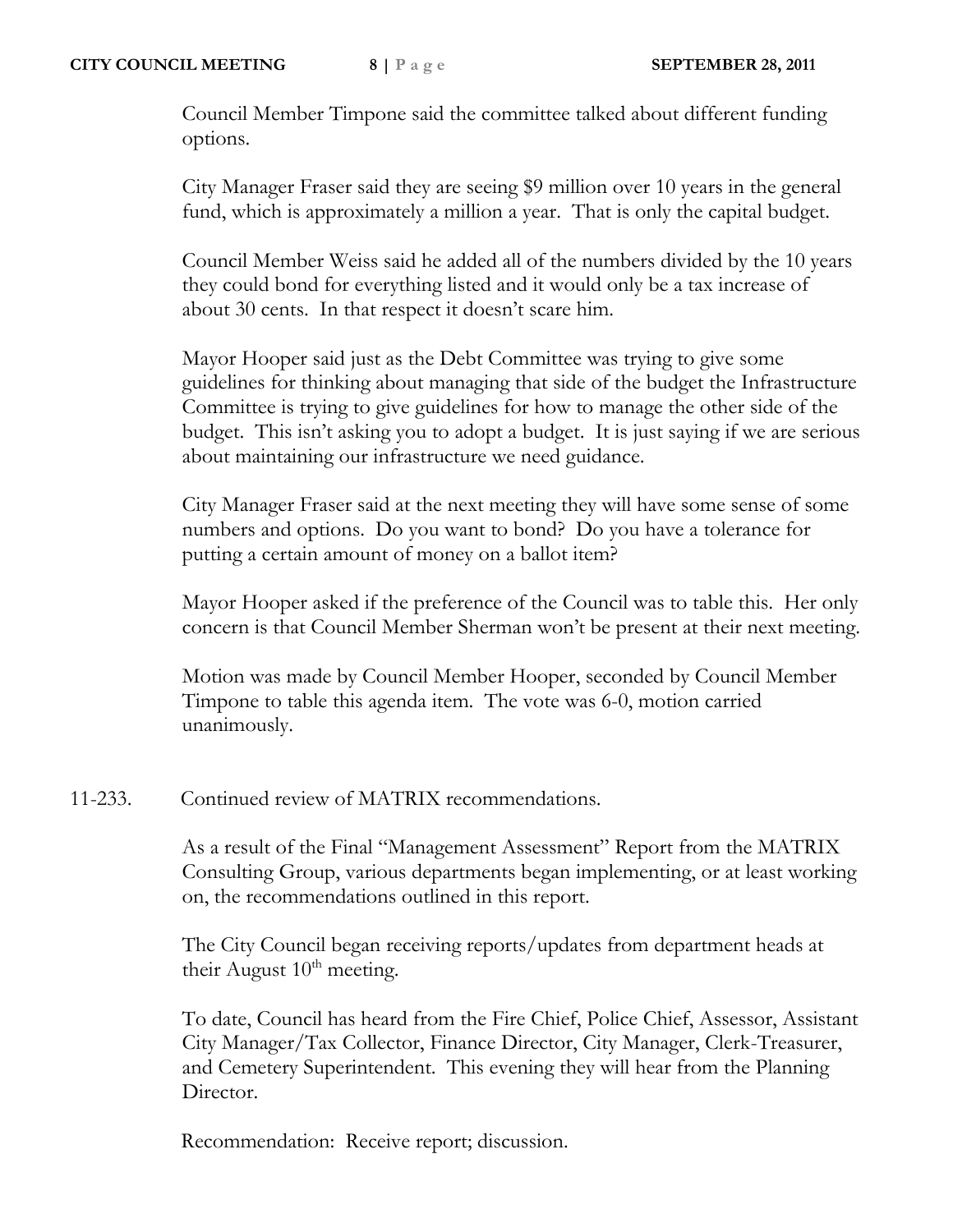Planning recommendations are on page 82 of the report.

Planning Director Hallsmith said the bigger recommendations in terms of restructuring are moving the Building Inspector into the Planning Department and changing the IT and Web functions. They are all in agreement they will move the Building Inspector into Planning on January 1<sup>st</sup>. This requires they move their GIS/web person into the IT area. There is a lot of mapping the city needs to have done on a regular basis, for assessing, the Department of Public Works, planning, parks, etc. Like anything that tends to be technology driven and somehow that became a planning function. They use the maps every day to get the information people need to do their development proposals. There is an increasing need for good mapping of the city. This requires some level of interdepartmental coordination.

One of her concerns about the MATRIX report is they didn't do much at all with the community development function and it is actually a big part of the department. The community development function is what brings the money into the city and what does a lot of the projects. If it had just been Director of Planning she probably wouldn't have applied for the job because she thinks the community development function is a very important part of what the city does. It is why they do housing, neighborhood organization and the district energy project. One of the recommendations is they do a job prioritizing in planning and every years she presents the Council with a set of annual goals and follows up with that in the City Report. In the era of stimulus funding they have been busier than usual, partially because grant writing is one of the functions of the department.

They spoke a lot about the need to automate our systems better. They made a major effort in 2007 to automate a lot of their systems and that is why they are able to get most of their zoning permits out the door in a day while it used to take a couple of weeks. If you come in with something that requires administrative approval you are done in a day. That is all because of the automated system they put in. The Building Inspector subsequently used their system to automate some of the building permits. They have been working with all of the departments that issue permits to draft an RFP to improve the automation so the Assessor can see what building and zoning permits have been given and they can see some of the updates the Assessor has made to the files because they change the property lines from time to time.

She found their recommendations on fees interesting. They did an update on fees back in 2007. One of the fees they did at that time was to scale the fees with the cost of the project. That was her attempt to keep up with inflation. Right now the Planning Department is in the middle of a major zoning project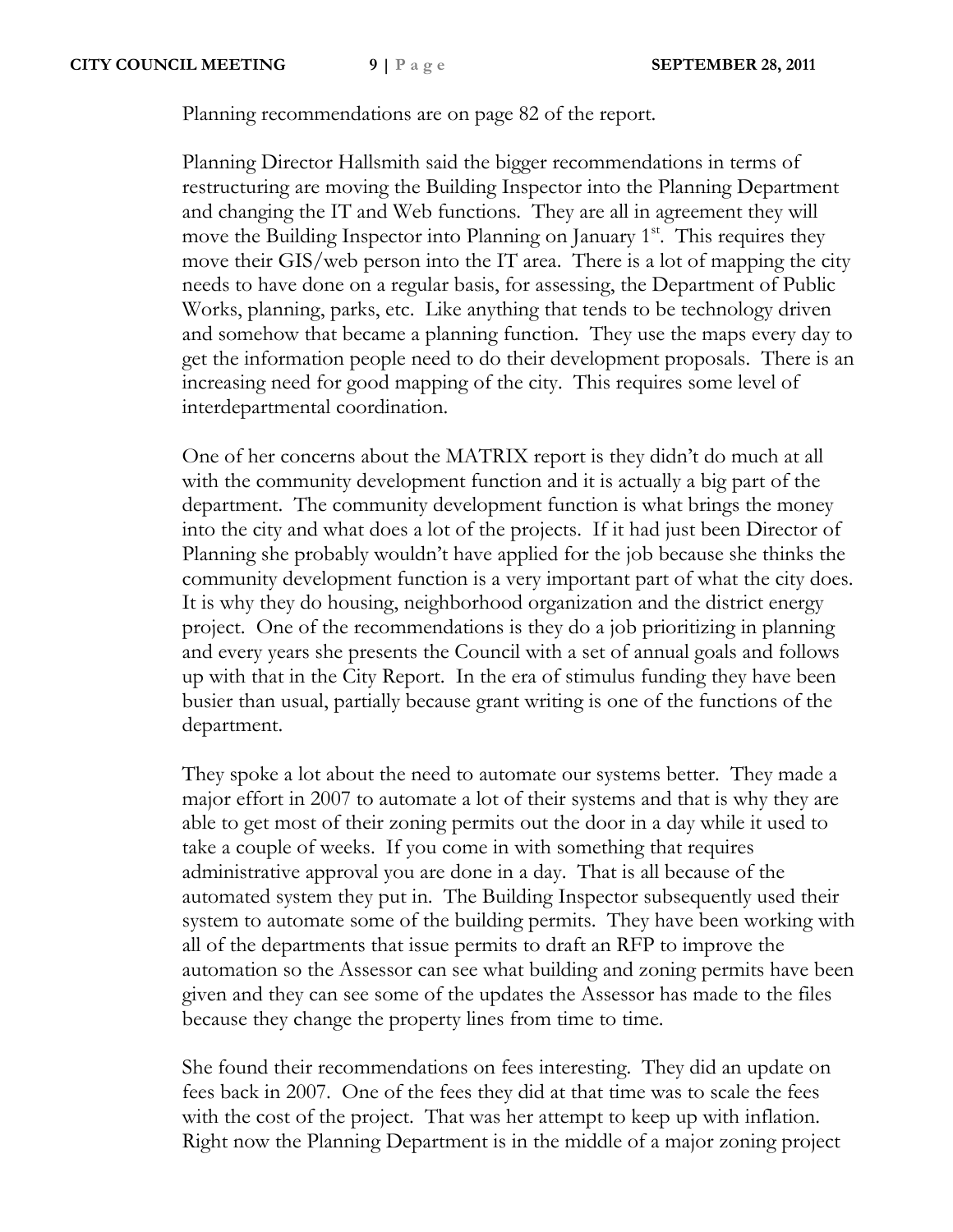and some of their other recommendations are related to changes they could make in the way they communicate the zoning to the public and the way the public interacts with the zoning documents and decisions.

Council Members felt it would be helpful to hold a workshop on the different functions of the planning department and where the council felt the city should be headed.

11-234. Continued discussion of Tax Increment Financing (TIF) Districts:

The Council has previously considered, but not acted upon, grant applications for TIF creation.

As requested by Mayor Hooper, City Council began this discussion at their September 14<sup>th</sup> meeting.

Recommendation: Further discussion; direction to staff about whether to pursue future TIF opportunities.

Planning Director Hallsmith explained TIFs are tough and hard to understand because you start to think of them as a source of money for things you can't do now. What a lot of people don't recognize is how hard it is to get that money and it isn't an easy source of money. There are a lot of hoops the state has set up for municipalities to access TIFs that make it what is already a difficult source of revenue even more difficult. They work best if you have a development planned for an area and a concrete idea of what is going in and all the properties that are going to be affected and benefit, and then you have all of the information you need to make the application. Without that you have to hire consultants to formulate possibilities that are hypothetical. The city actually has to vote a bond for the improvements they want to access with these instruments and it is a hard sell if you don't have a concrete development project to pursue.

Mayor Hooper said they have always talked about speculative deals and it might be worth doing a TIF that would cover a portion of Main Street, portion of Barre Street and the Carr Lot. The speculation on the potential for development there is less speculative. They know the Catholic Diocese has a property they are trying to see something happen with. We know the Dickey Block is looking to redevelop.

Planning Director Hallsmith said one of the tricky things about using a TIF to fix the Barre and Main Intersection is going back to the application process and tell them what properties that improved intersection actually increases in value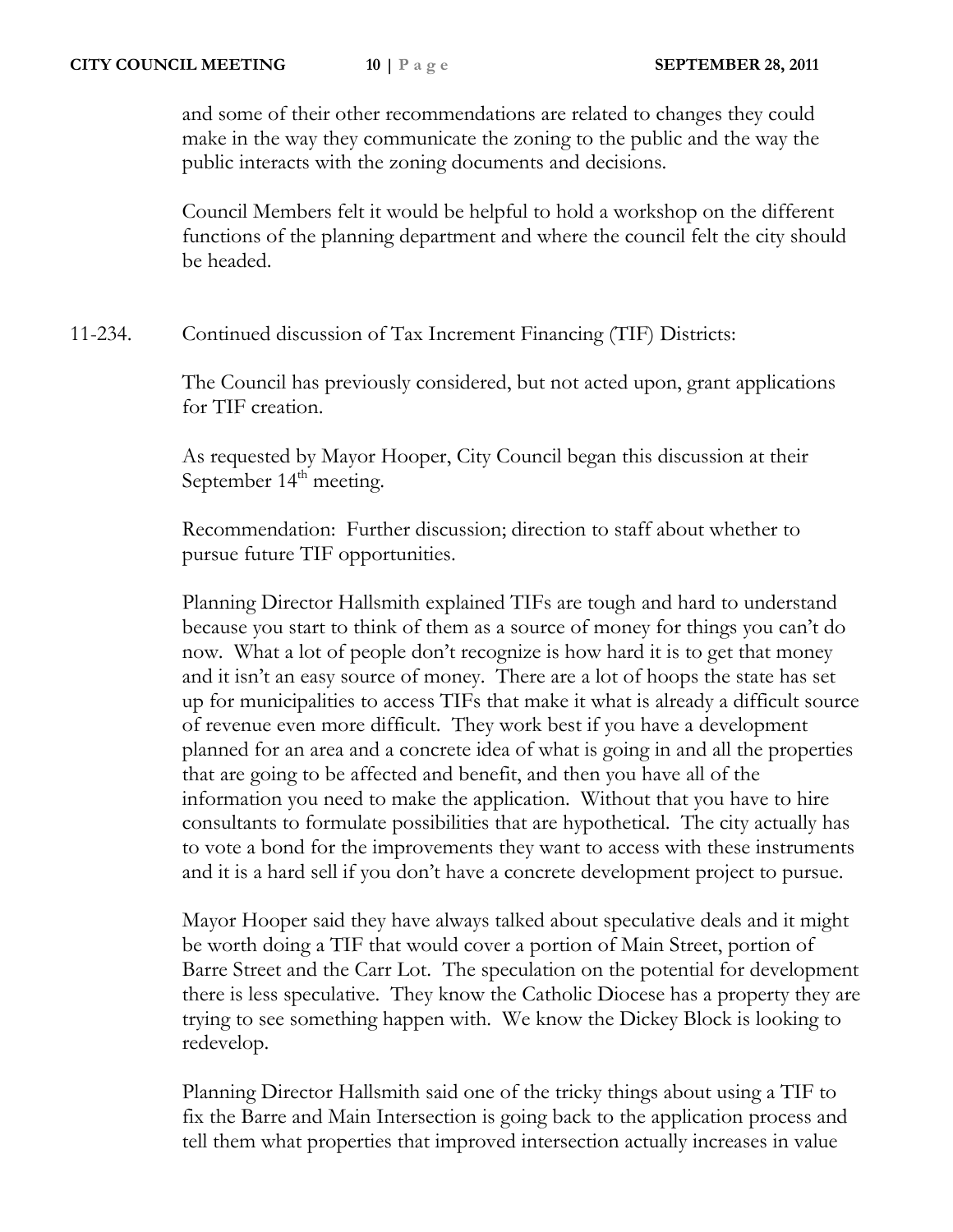and draw a line around them, and tell them exactly how much they will be improved in value and how much revenue it will return to the city to pay for the bonding to fix the intersection.

Council Member Weiss said they have had a great discussion but the there are 3 or 4 pages of criteria required elements such as location, project criteria, and finances. What the Council needs to discuss is can we meet each of the criteria and if we can't let's wait.

Planning Director Hallsmith said Alan's suggestion about project criteria is important because one of the requirements is it has to meet three project criteria. The first is the development within the district clearly requires substantial public investment over and above the normal municipal operating and bonded debt expenditures. That is a big new investment and not just putting in a traffic light. The development includes housing that is affordable to the majority of residents living in the municipality. The project will affect a mitigation and development of a brown field so if used the Carr Lot would qualify. The development will include at least one entirely new business or business operation or expansion of an existing business within the district that will provide new quality full-time jobs that will receive the prevailing wage. It will enhance transportation by creating improved traffic patterns. At the Barre and Main Intersection you have the improved transportation. If you were using it to renovate the Dickey Block for affordable housing that would be included. It is difficult to use TIFs.

City Manager Fraser said they could designate a district and get TIF approval and not do the work until we have a development. That is an option.

Discussion continued it was decided that the city did not have a project at this time.

11-236. Further consideration of the report and recommendations from the Debt and Fund Balance Committee.

> City Council addressed this report at their September 14<sup>th</sup> meeting but chose to table further discussion until this meeting.

> The Council Committee on Debt and Fund Balance met over the summer; the committee has prepared draft policies for debt load and fund balance use.

Recommendation: Further discussion; adopt policies as proposed by the committee.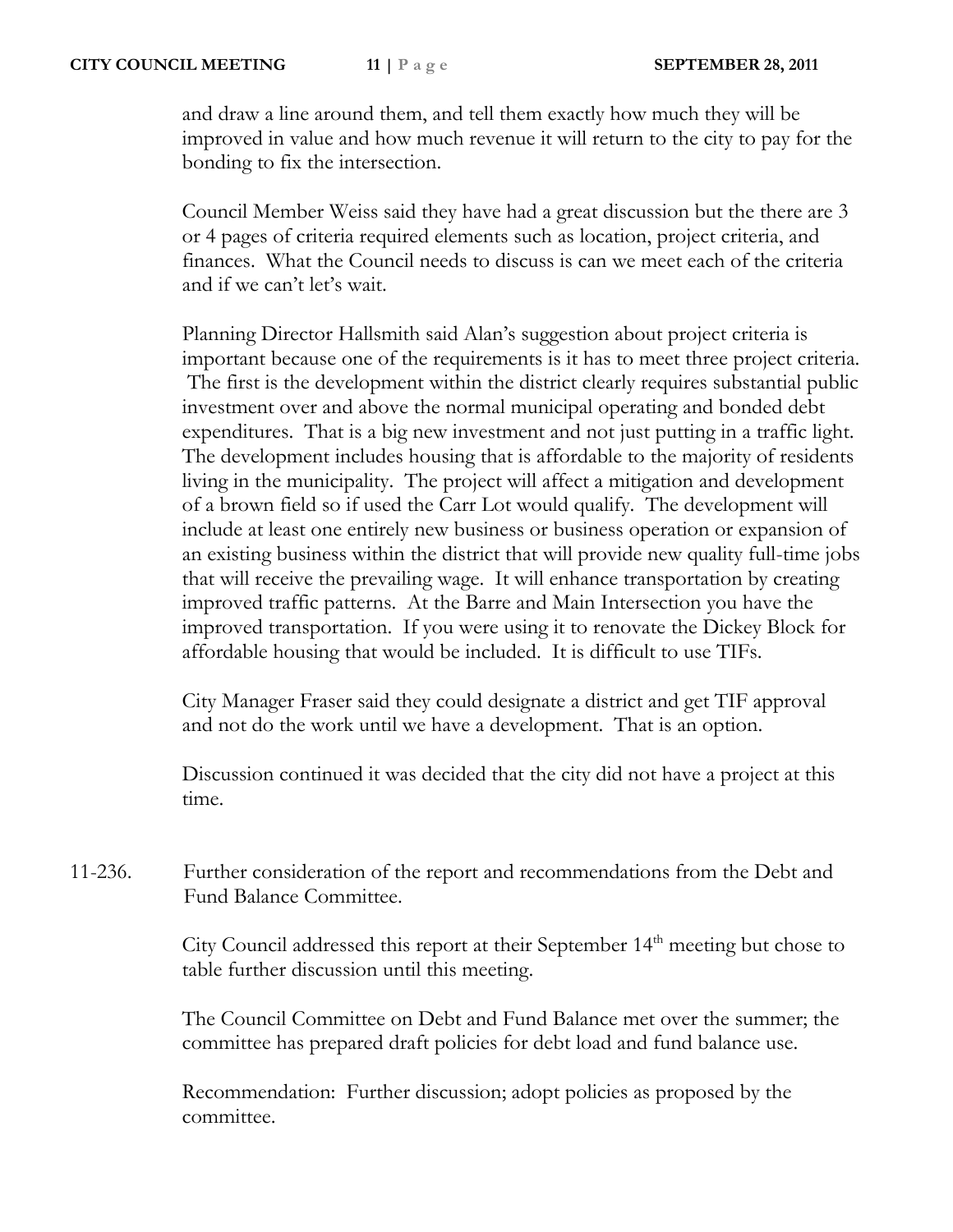Motion was made by Council Members Weiss, seconded by Council Member Jarvis to remove this agenda item off the table. The vote was 6-0, motion carried unanimously.

Motion was made by Council Member Sherman, seconded by Council Member Weiss to adopt the policies as proposed by the committee. The vote was 6-0, motion carried unanimously.

Council Member Hooper left the meeting.

Agenda Reports by the City Manager:

11-244. Discussion of the FY'13 Budget Schedule

City Manager Fraser reviewed the FY '13 Budget Schedule with the City Council members. We split some of the departmental analysis out last year and it worked well.

Mayor Hooper said she is assuming they are talking about having a budget hearing on the  $16<sup>th</sup>$  of November and receive the department reports on the  $9<sup>th</sup>$ .

Council Member Weiss said you aren't going to get the taser report in an hour because there will be people in the audience and they will all want to speak.

City Manager Fraser said the Taser Committee has held two public hearings, several open meetings and ample opportunity for people to come to the committee. The Taser Committee is going to make a public report to the City Council. City Council members can ask questions and the public is welcomed to listen to it, and the following week the Council will hold a full open public hearing and discussion.

Mayor Hooper said that includes having a CIP Report by December  $7<sup>th</sup>$ .

 Council members would like the Recreation Department and Schools come to a council meeting to present their budgets.

Consensus of the council was the budget schedule was acceptable.

11-245. Discussion of the FY'13 Outside Agency Policy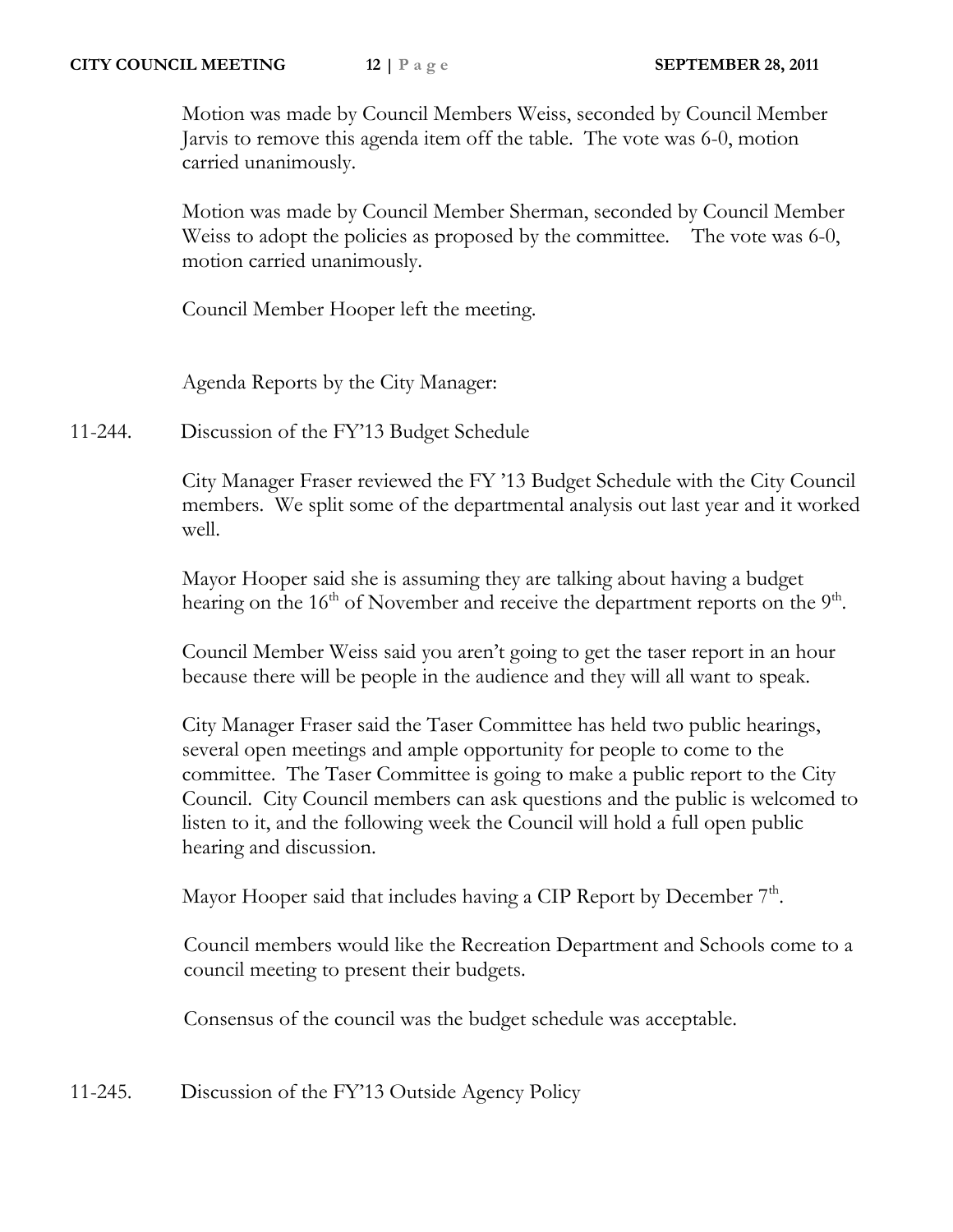Finance Director Gallup provided Council Members with a copy of what they did for the last few years. If you don't ask for more money and you were in last year you are in at that amount for FY'13.

Council Member Weiss requested they bring this back for discussion in February. There are a lot of suggestions for changes. He would like to discuss the principal of the practice of a number of items, and February would be a nice time to do that.

Council Member Sherman said she thinks they should approve the letter as it stands.

The Kellogg Hubbard Library appropriation was discussed.

Motion was made by Council Member Sherman, seconded by Council Member Jarvis to accept the outside agency policy. The vote was 5-0, motion carried unanimously.

11-237. "Housing Barriers" Committee Update.

Back in the spring, Council Members chose different "Summer Study Committees" to serve on; this was an effort to follow up on their 2011-2012 Priorities. Council Members Angela Timpone and Nancy Sherman, along with Planning Director Gwen Hallsmith and members of Montpelier's Housing Task Force and Planning Commission, have participated.

The actual Goal/Priority that this committee was assigned to was the **"Economic Security and Wealth Creation";** their assignment was to *"identify barriers to new housing in the city; select a date to convene a "Housing Summit" to identify barriers; and develop options for what the city can do to foster new housing".* 

Recommendation: Receive update; discussion; possible direction to the committee and/or staff.

Council Member Timpone said they have two Vermont Law students who are working with them. They provided an updated memo to Council Members outlining what they were discussing.

11-238. Consideration of the Vermont League of Cities and Towns' (VLCT) Municipal Policy.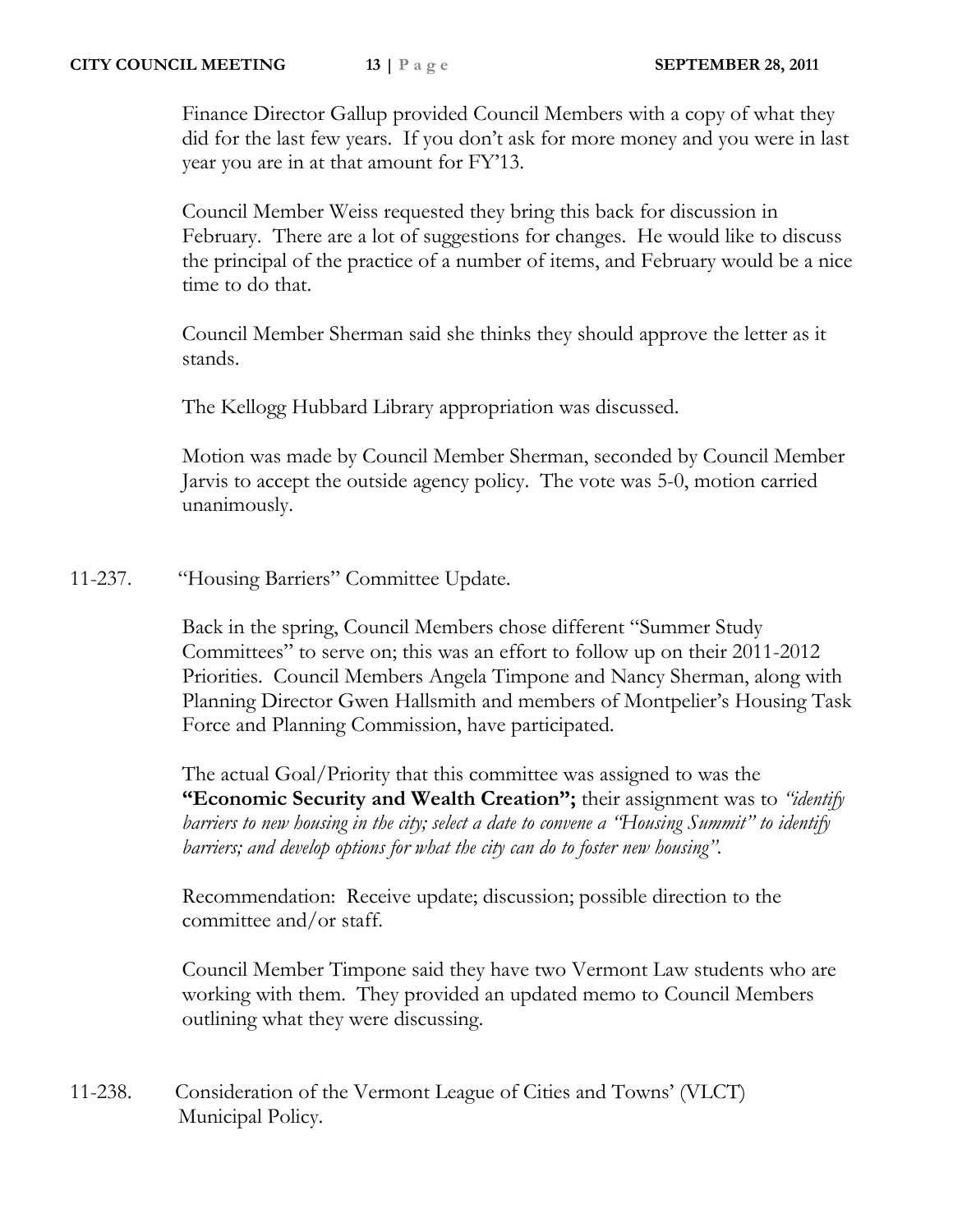The VLCT's Annual Meeting, known as "Town Fair", is scheduled for October 6<sup>th</sup> in Killington.

Council Member Angela Timpone will be the City's voting delegate at the meeting; this proposed VLCT Municipal Policy has been included on this agenda in the event that City Councilors wish to provide Angela with any voting direction.

Recommendation: Review and discuss the proposed policy; possible direction to Council Member Timpone.

Motion was made by Council Member Weiss, seconded by Council Member Golonka that the City's delegate go to the meeting unrestricted. The vote was 5-0, motion carried unanimously.

11-239. Discussion regarding the upcoming "Community Dinner".

City Council Members have opted to have a "Community Dinner" on Wednesday, October  $26<sup>th</sup>$  (prior to their regularly scheduled meeting).

Staff feels that the general topic of budget and priorities might be a good issue for the agenda that evening.

City Councilor Angela Timpone volunteered to organize this event; she requested that this item be included on this evening's agenda so that she can get some direction from the other Council Members on the following:

- 1) Individual Roles
- 2) Start Time
- 3) Format
- 4) Agenda

Recommendation: Discussion; direction from Council

The dinner will be held at Montpelier High School with two support staff and a custodian.

Mayor Hooper suggested a couple of Council Members help Council Member Timpone organize the dinner. They can also ask the Onion River Exchange to see if they can get volunteers to help. They discussed the agenda and format of the community dinner. It was suggested that the National Citizens Survey which was recently done gave a lot feedback tied to budget priorities.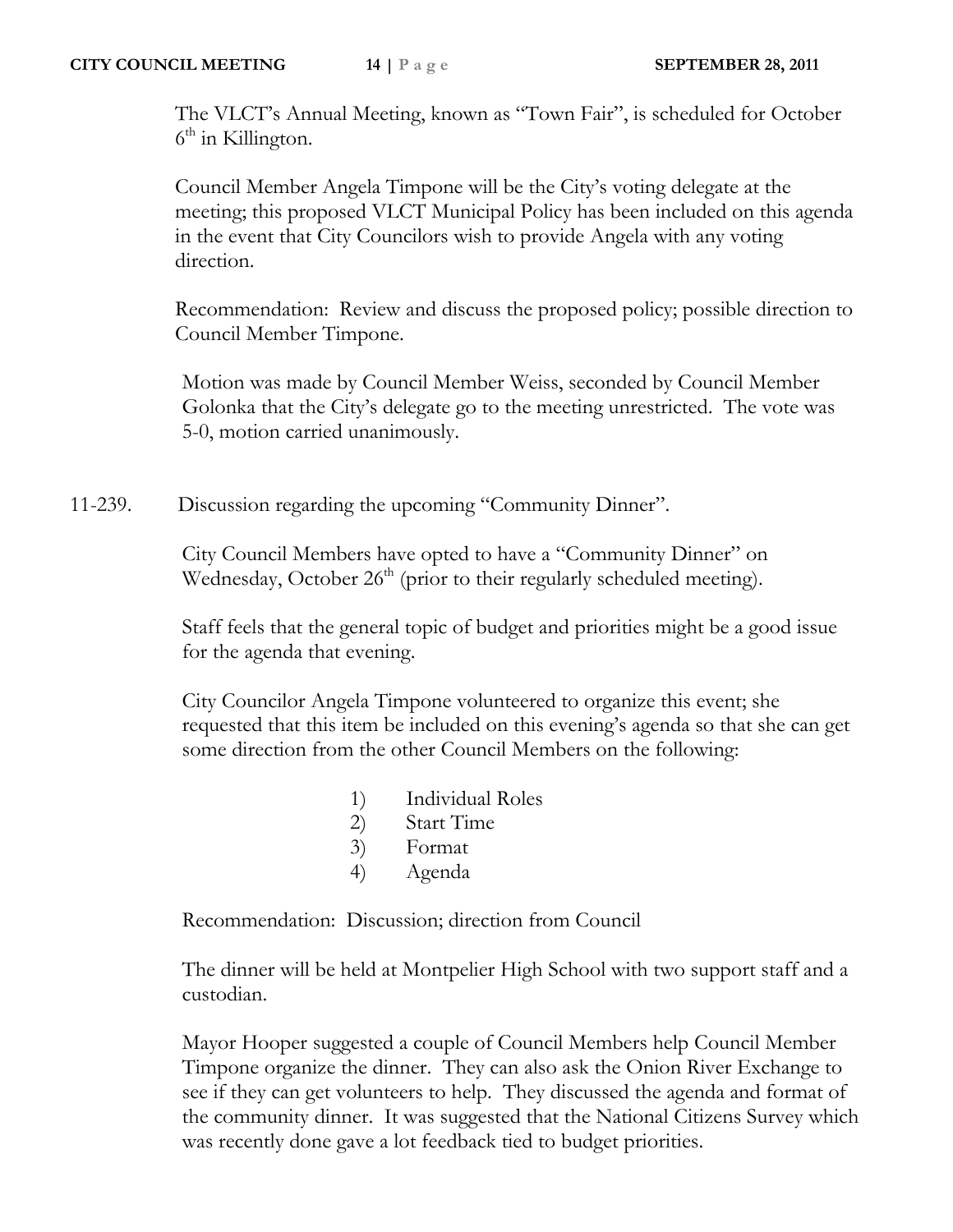## 11-240. Council Reports

Council Member Timpone reported she is now an aunt for the first time.

Council Member Sherman reported they all attended a wonderful ribbon cutting yesterday for Turntable Park. Our recently retired employee Garth Genge attended. This park was one of the many projects he saw through.

## 11-241. Mayor's Report

Mayor Hooper reported some folks had asked her about some of the debris hanging from some of the city's bridges and the city is working on getting that removed.

There is always the conversation about why aren't we dredging and removing material in the river. There is some pretty incredible dredging work that is going on in the Dog River in Berlin. That is significant to Montpelier because any sort of river activities there has a potential for impacting everything downstream including our waste water treatment plant. She thinks they should request from the Agency of Natural Resources some statement about what the policies are and get some written guidance. There is a lot of confusion in the community.

Harris Webster asked to meet with her this week as a follow up regarding the walkability of the city's streets. They also passed a resolution saying they wanted to do certain things associated with trip hazards. He reminded her that it is now state policy in terms of how you address the complete street. Also our Master Plan talks about complete streets.

11-242. Report by the City Clerk-Treasurer.

City Clerk & Treasurer Hoyt had nothing to report this evening.

11-243. Status Reports by the City Manager.

City Manager Fraser addressed a question asked about why there hadn't been any bids on the reconstruction of concrete sidewalks.